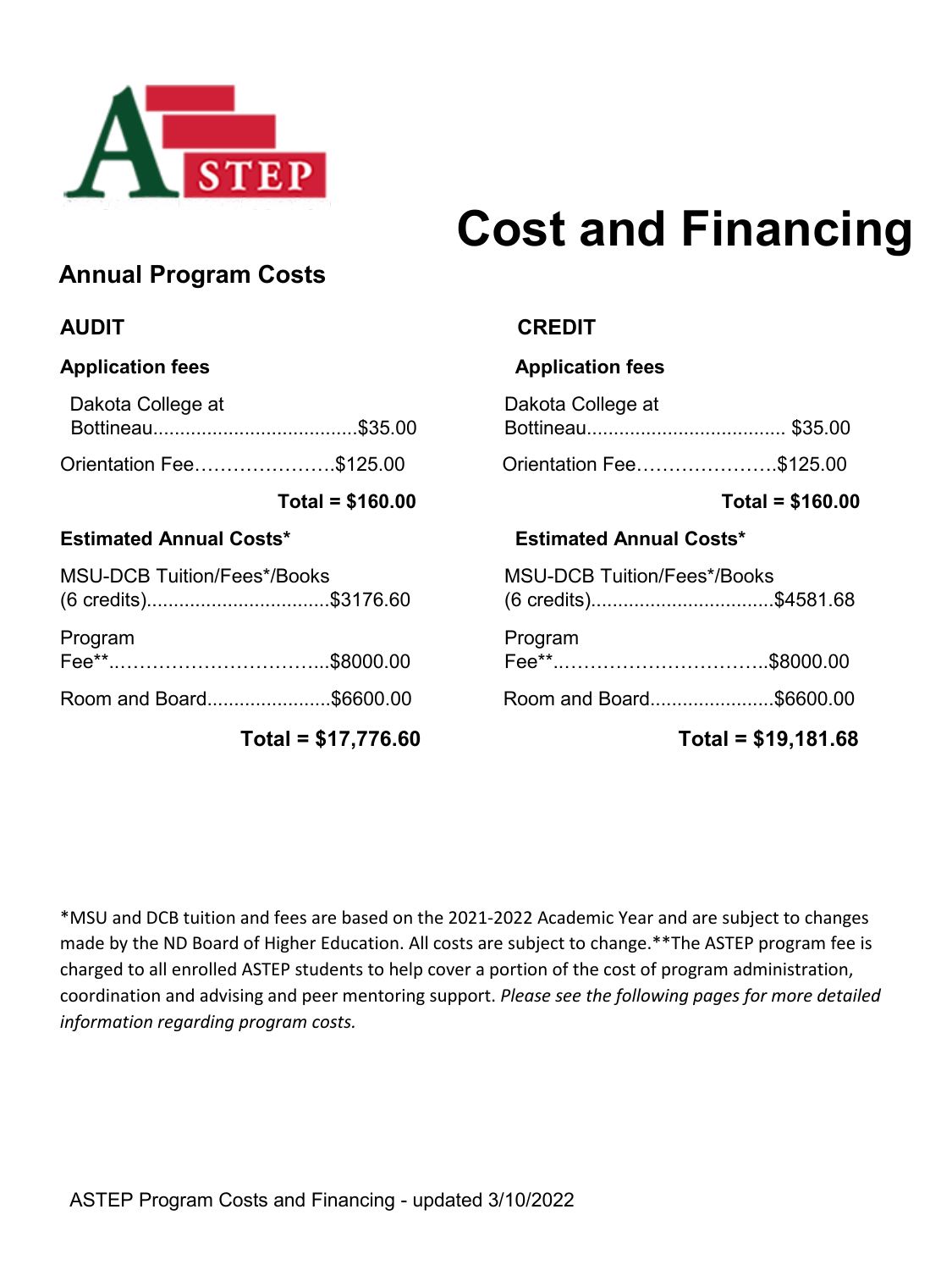

# **Cost and Financing**

## **Partners**

Once a student is determined eligible for ASTEP it is important to discus and determine program financing for ASTEP.

There are several potential partners when it comes to financing a student's attendance in ASTEP. On an individual basis, the following agencies have partnered with ASTEP students to provide funding for things such as student tuition, fees, books, room and board costs. The following is a list of potential funding partners or sources:

- Division of Vocational Rehabilitation (VR)
- Developmental Disabilities Services (DD)
- Local school districts
- Tribal Vocational Rehabilitation
- Tribal Higher Education, and/or other agencies
- [ABLE](https://bnd.nd.gov/able/) Accounts
- Student SSI Funds (contact [ND Benefits Planner fo](http://rsiminot.com/rsi-programs#social-security-benefits-project)r more information)
- Some students may also be eligible for Federal Student Aid (FAFSA)
- Complete the [FAFSA](https://studentaid.ed.gov/sa/) as soon as possible even if you do not think you will be eligible, this information is required by VR even if not eligible for Federal Aid. Use the [Dakota](https://www.dakotacollege.edu/admissions-financial-aid/apply-financial-aid)  [College at Bottineau](https://www.dakotacollege.edu/admissions-financial-aid/apply-financial-aid) school code: **002995,** when applying.

# **Scholarship Information**

- [Ruby's Rainbow](https://rubysrainbow.org/)
- [Financial Resources for Military and Non-Military Youth with Disabilities](https://branchta.org/scholarships-financial-resources-for-military-and-non-military-youth-with-disabilities/?utm_source=January%20Bugle%202019&utm_campaign=Bugle-January%202019&utm_medium=email&fbclid=IwAR0cH7MlmB_O5x7t5EJKSM9smahUGAH23hE-xEe3RTQnjqoyeuo_sY_tgrs)
	- [Dakota College at Bottineau Scholarships](https://www.dakotacollege.edu/admissions-financial-aid/scholarships)
		- [ND Dollars for Scholars](http://www.northdakota.dollarsforscholars.org/index.php?section=chapterWebsite&action=main&fwID=788)
		- [NDCPD Access Scholarship](https://www.ndcpd.org/access-scholarship.html)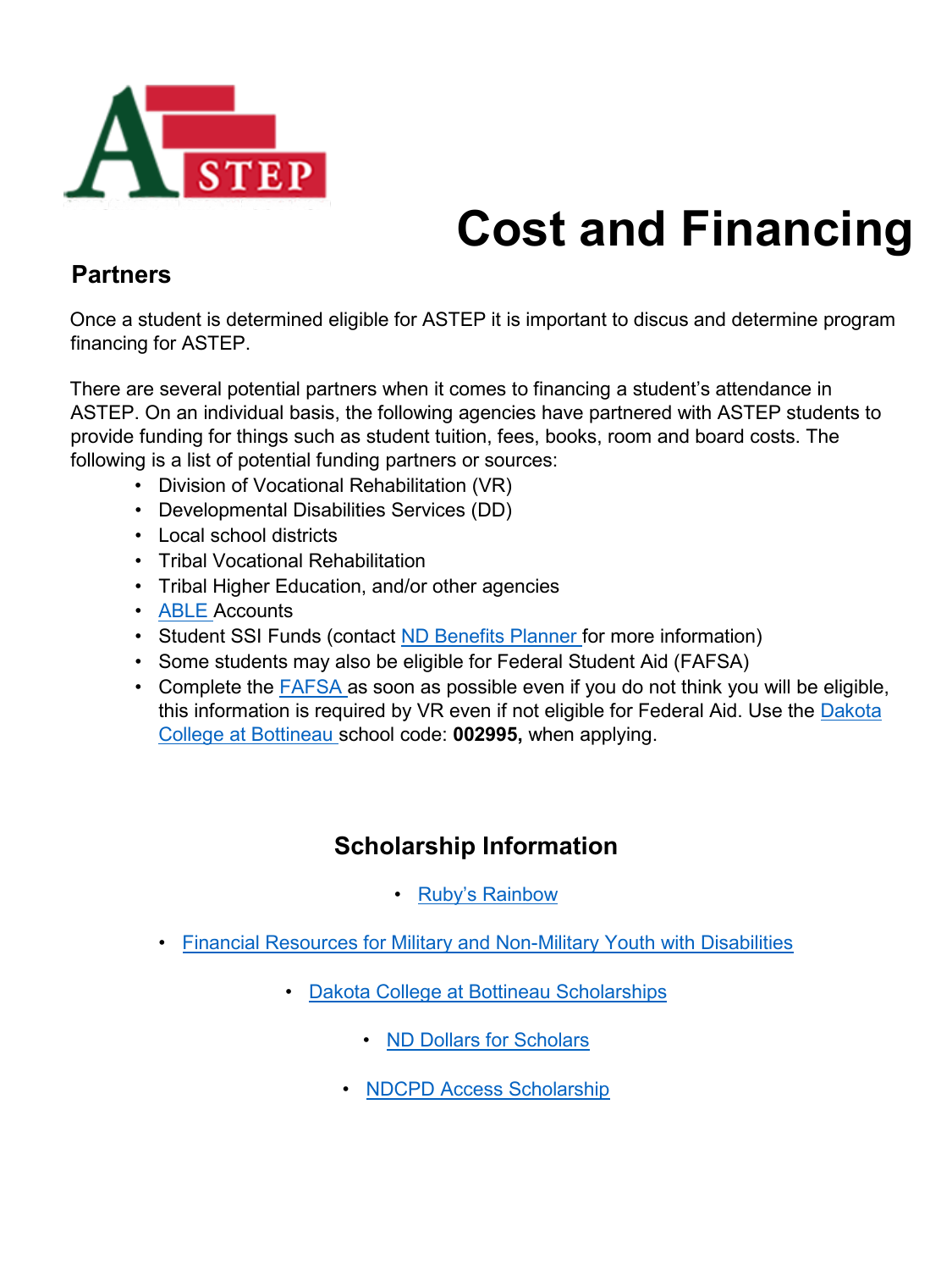

## Advancing Students Toward Education and Employment Program (ASTEP) at Minot State University

### **Annual Estimated Program Cost\* - AUDIT** 2021-2022

For more information please contact: Tracey Olson, Project Director North Dakota Center for Persons with Disabilities Email: astep@minotstateu.edu Phone: 701-858-4496

| <b>One Time Fees</b> |                                       |          |                             |
|----------------------|---------------------------------------|----------|-----------------------------|
|                      | <b>DCB</b>                            | MSU      |                             |
|                      | \$35.00                               | \$0.00   | Application Fees (Required) |
|                      | \$0.00                                | \$125.00 | Orientation Fee (Required)  |
| \$160.00             | (1st Yr. Only) Total Application Fees |          |                             |

|                          |                                         | Tuition and Fees/Year *                              |                                                        |  |            |
|--------------------------|-----------------------------------------|------------------------------------------------------|--------------------------------------------------------|--|------------|
|                          | Credit                                  |                                                      |                                                        |  |            |
|                          |                                         | 6cr hrs (Fall)                                       | 6cr hrs (Spring)                                       |  |            |
|                          |                                         | <b>Classes: To Be Determined</b>                     | <b>Classes: To Be Determined</b>                       |  |            |
|                          | Tuition (\$340.14/credit)               | \$1020.42                                            | \$1020.42                                              |  |            |
| <b>Tuition and Fees</b>  | College & NDSA Fee (\$42.48/credit)     | \$254.88                                             | \$254.88                                               |  |            |
|                          | Tech Fee (\$5.00/credit)                | \$30.00                                              | \$30.00                                                |  |            |
|                          | Connect ND Fee (\$5.50/credit)          | \$33.00                                              | \$33.00                                                |  |            |
| <b>Books</b>             | Books (estimated) varies                | \$250.00                                             | \$250.00                                               |  |            |
|                          | Sub-Total                               | \$1588.30                                            | \$1588.30                                              |  |            |
|                          |                                         |                                                      | <b>Annual Estimated Tuition, Fees &amp; Book Costs</b> |  | \$3176.60  |
|                          | Fee to help cover a portion of the cost |                                                      |                                                        |  |            |
|                          | of program administration,              |                                                      |                                                        |  |            |
|                          | professional staff coordination and     |                                                      |                                                        |  |            |
| <b>ASTEP Program Fee</b> | peer mentor supports.                   | \$4,000.00]                                          | \$4,000.00                                             |  |            |
|                          |                                         |                                                      | <b>Annual Program Fee Costs</b>                        |  | \$8,000.00 |
|                          |                                         | <b>Room and Board (Campus Housing and Meal Plan)</b> |                                                        |  |            |
|                          |                                         | Fall (16 wks.)                                       | Spring (16 wks.)                                       |  |            |

|                         |                                                                          | LAII I TO MK2'I | <b>Spring (10 WKS.)</b>              |           |
|-------------------------|--------------------------------------------------------------------------|-----------------|--------------------------------------|-----------|
| <b>Room &amp; Board</b> | Residence Hall<br>(Cook, Dakota or McCulloch Halls)<br>Premium Meal Plan | \$1,350.00      | \$1,350.00                           |           |
|                         | meal plan is required)                                                   | \$1950.00       | \$1950.00                            |           |
|                         | Sub-Totall                                                               | \$3300.00       | \$3300.00                            |           |
|                         | <b>Additional Residential Support Costs May Apply</b>                    |                 | <b>Annual Room &amp; Board Costs</b> | \$6600.00 |

| TOTAL ANNUAL PROGRAM COSTS (Does not include application or orientation fees.) |                |                                 |             |
|--------------------------------------------------------------------------------|----------------|---------------------------------|-------------|
| <b>Total Costs Per Semester</b>                                                | Fall (16 wks.) | Spring (16 wks.)                |             |
| (Tuition, University Fees, Books, Program Fees & Room/Board)                   | \$8,888.30     | \$8,888.30                      |             |
|                                                                                |                | <b>Approximate Total Annual</b> |             |
|                                                                                |                | <b>Program Costs</b>            | \$17,776.60 |

### **\*Costs are based on the 2021-2022 Academic Year and are subject to changes made by the ND Board of Higher Education. NOTES**

Federal Financial Aid - Degree seeking students taking courses for credit (1-12 credits/semester) who are enrolled in an eligible program may be eligible for Federal grants. Students must be at least ½ time (taking six credits in any semester) to be eligible for Federal loans. Students attending college through ASTEP, who are still in high school, are not eligible for Federal Financial Aid. ASTEP is required to be a Comprehensive Transition Program (CTP) in order for students with ID who audit courses to be able eligible for Federal Financial Aid. ASTEP is not yet a CTP Program. Please visit the Federal Financial Aid website https://fafsa.ed.gov or contact the Dakota College at Bottineau Financial Aid Office http://www.dakotacollege.edu/admission-and-aid/ for more information. Note: ASTEP will assist students in developing their program of study each semester. ASTEP staff must approve ASTEP students' programs of study.

**Possible Funding Partners and Options for ASTEP Students:** IDEA Funds / High School Foundation Dollars, Vocational Rehabilitation Funding, AETS Funds (DD, VR, DPI), Development Disability Funding, Tribal Higher Education, Student SSI funding, private and family dollars, donations and various scholarships may be accessed. These funding sources may be used to pay for program cost including tuition, fees, books, room and board, and additional support costs. **updated 6/10/2021**